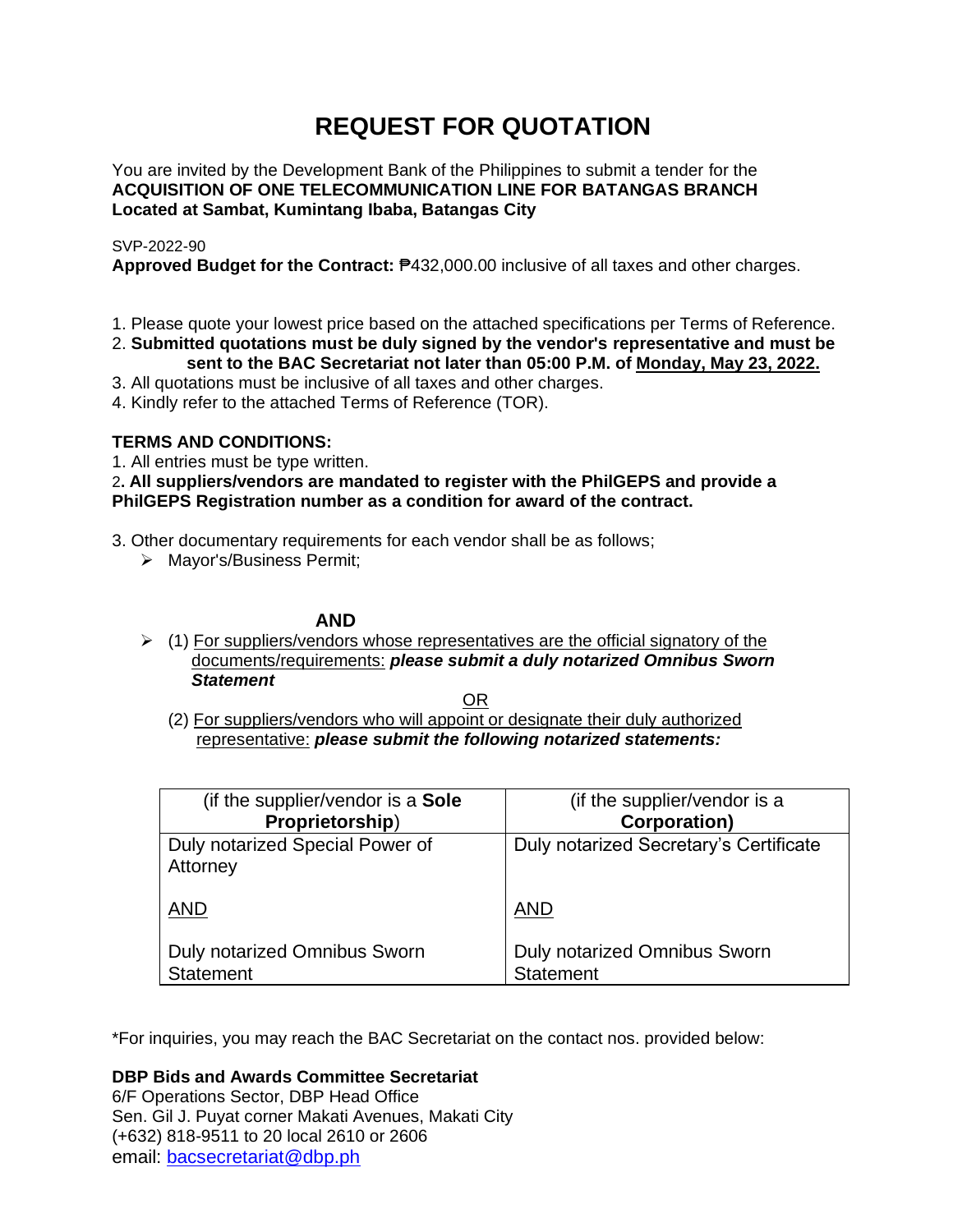#### **Annex A**

## ACQUISITION OF NEW, ADDITIONAL AND/OR REPLACEMENT TELECOMMUNICATION LINE/CONNECTIVITY SERVICE FOR THE DEVELOPMENT BANK OF THE PHILIPPINES (DBP)-**BATANGAS BRANCH**

#### APPROVED BUDGET FOR THE CONTRACT: Php 432,000

## **TECHNICAL SPECIFICATIONS**

## A. BACKGROUND

The telecommunication connectivity service (line) is for the connection of DBP online systems, services and facilities in any of the following DBP remote sites:

- A.1. Branch Office, Including:
	- A.1.a. Lending Center
	- A.1.b. Cash Center
	- A.1.c. Branch-Lite Unit
- A.2. Automated Teller Machine (ATM)

#### **B. OBJECTIVE**

To acquire stable, reliable and secure telecommunication connectivity/line service to link DBP remote sites to the Head Office from an authorized and qualified telecommunication service provider (Telco).

### C. COVERAGE OF THE CONTRACT

The contract will be for a one (1) year period starting from date of acceptance of service with the option for automatic renewal.

#### D. MINIMUM SPECIFICATIONS

- D.1. Connectivity/Line Service Availability
	- > The minimum availability of service is 99.6%.
- D.2. Connectivity/Line Specifications
- D.2.a. Branch Office ☑
	- D.2.a.i. Wired MPLS/VPN, Radio Last Mile with minimum of 10 Mbps bandwidth
	- D.2.a.ii. Inclusive network equipment, such as router and or router/modem, must not be on End-of-Life/End-of-Support status within the contract period
	- D.2.a.iii. Router must support GRE/mGRE tunneling and IP Security (ex. dynamic VPN) and SNMP
	- D.2.a.iv. DBP shall have the full access of the router
	- D.2.a.v. Provide near real time and historical link monitoring
- D.2.b. ATM Wired П
	- D.2.b.i. VPN connection at least 128 Kbps via MPLS
	- D.2.b.ii. Inclusive network equipment, such as router and or router/modem, must not be on End-of-Life/End-of-Support status within the contract period
	- D.2.b.iii. Support GRE tunneling and SNMP
	- D.2.b.iv. Provide near real time and historical link monitoring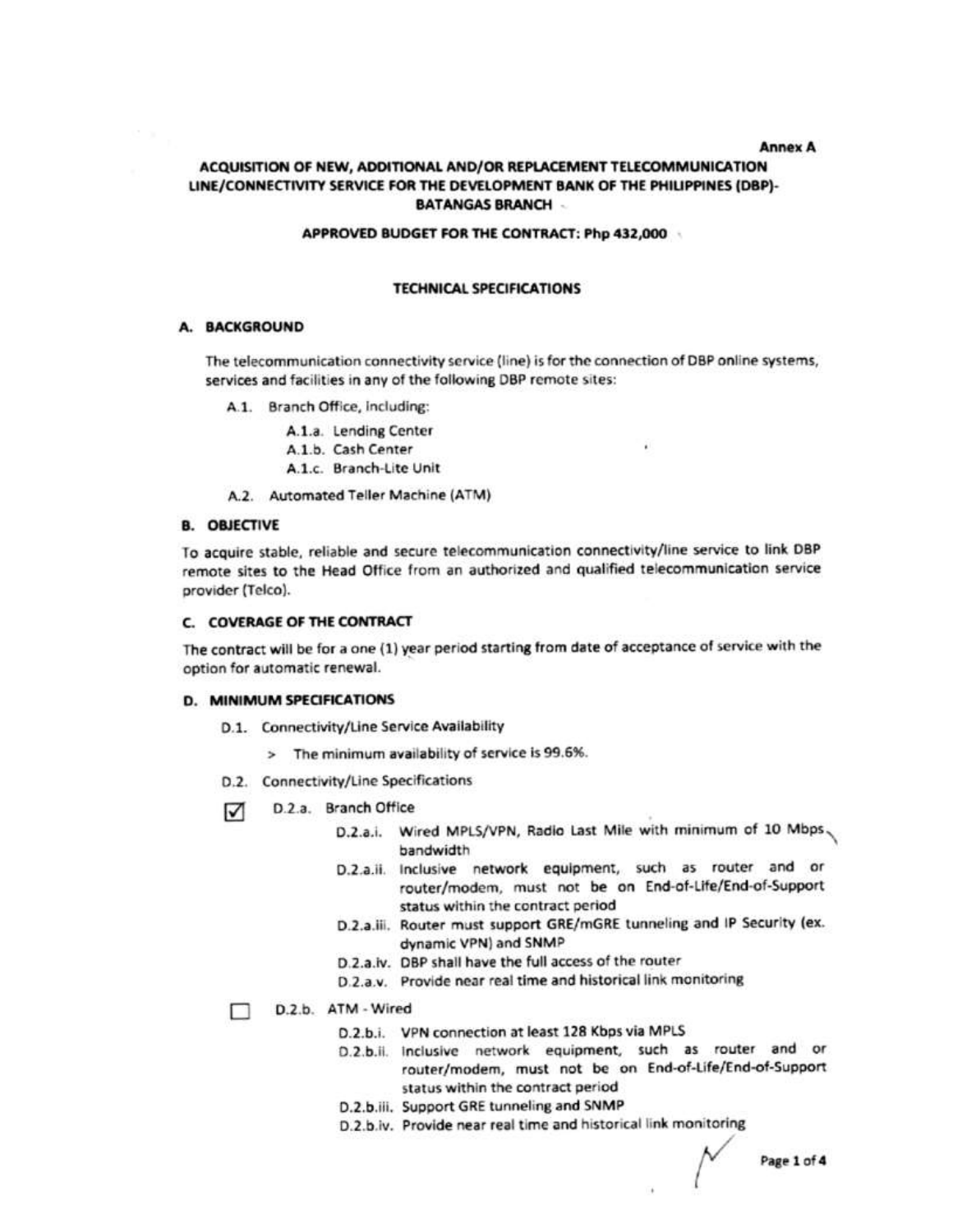ACQUISITION OF NEW, ADDITIONAL AND JOR REPLACEMENT OF TELECOMMUNICATION.

- . I NE/ CONNECTIVITY SERVICE FOR THE DEVELOPMENT BANK OF THE PHILIPPINES (DBP)
	- D.2.c. ATM Wireless
		- D.2.c.i. Provide data transmission function by public GPRS/ GSM network or higher
		- D.2.a.vi. Inclusive network equipment, such as router and or router/modem, must not be on End-of-Life/End-of-Support status within the contract period
		- D.2.c.ii. Support GRE Tunneling and SNMP
		- D.2.c.iii. Provide GUI access for local and remote management
		- D.2.c.iv. Operate at -30~+75°C temperature
		- D.2.c.v. Has LED status indication
		- D.2.c.vi. Support RJ45 console port
		- D.2.c.vii. include: 1 power cord, 2 antennas, 1 console cable, 1 set documentation
		- D.2.c.viii. Provide near real time and historical link monitoring.
		- D.2.c.ix. Meet the average latency requirement of not greater than 200ms measured using the Ping utility or any similar mobile applications
		- D.2.c.x. Meet signal requirement of not less than 2 bars measured using mobile or similar devices capable of said measurement
		- D.2.c.xi. DBP shall have full access to the Modem/Router
	- D.3. Support Services and Incident Management
		- D.3.a. The Telco shall provide 24 x 7 onsite, telephone and email support. For every service unavailability/downtime reported, the response time shall be within thirty (30) minutes.
		- D.3.b. Upon the occurrence of service unavailability/downtime, the Telco shall:
			- D.3.b.i. Conduct problem isolation/resolution and link restoration activities
			- D.3.b.ii. Notification via electronic mail (E-mail) and telephone within one (1) hour of the occurrence
			- D.3.b.iii. Minimum of twice a day status report to DBP via E-Mail
			- D.3.b.iv. Estimated time of arrival (ETA) if onsite activities required
			- D.3.b.v. Estimated time of resolution (ETR)
			- D.3.b.vi. Root cause
			- D.3.b.vii. Comply with DBP policies on security and confidentiality during support services.
		- D.3.c. The Telco shall submit an incident report stating the reason/s for the outage and detailing the steps undertaken to resolve a particular problem upon DBP's request.
	- D.4. Service Performance Review
		- > The Telco shall conduct a performance review session at least once every quarter of a year

# E. TELECOMMUNICATION CONNECTIVITY/LINE REQUIREMENT CLASSIFICATION

The primary objective of the following provisions is to have multiple Telcos per site, providing service redundancy, high availability and avoiding single point of failure.

E.1. New Telecommunication Line Requirement

E.1.a. Covered Sites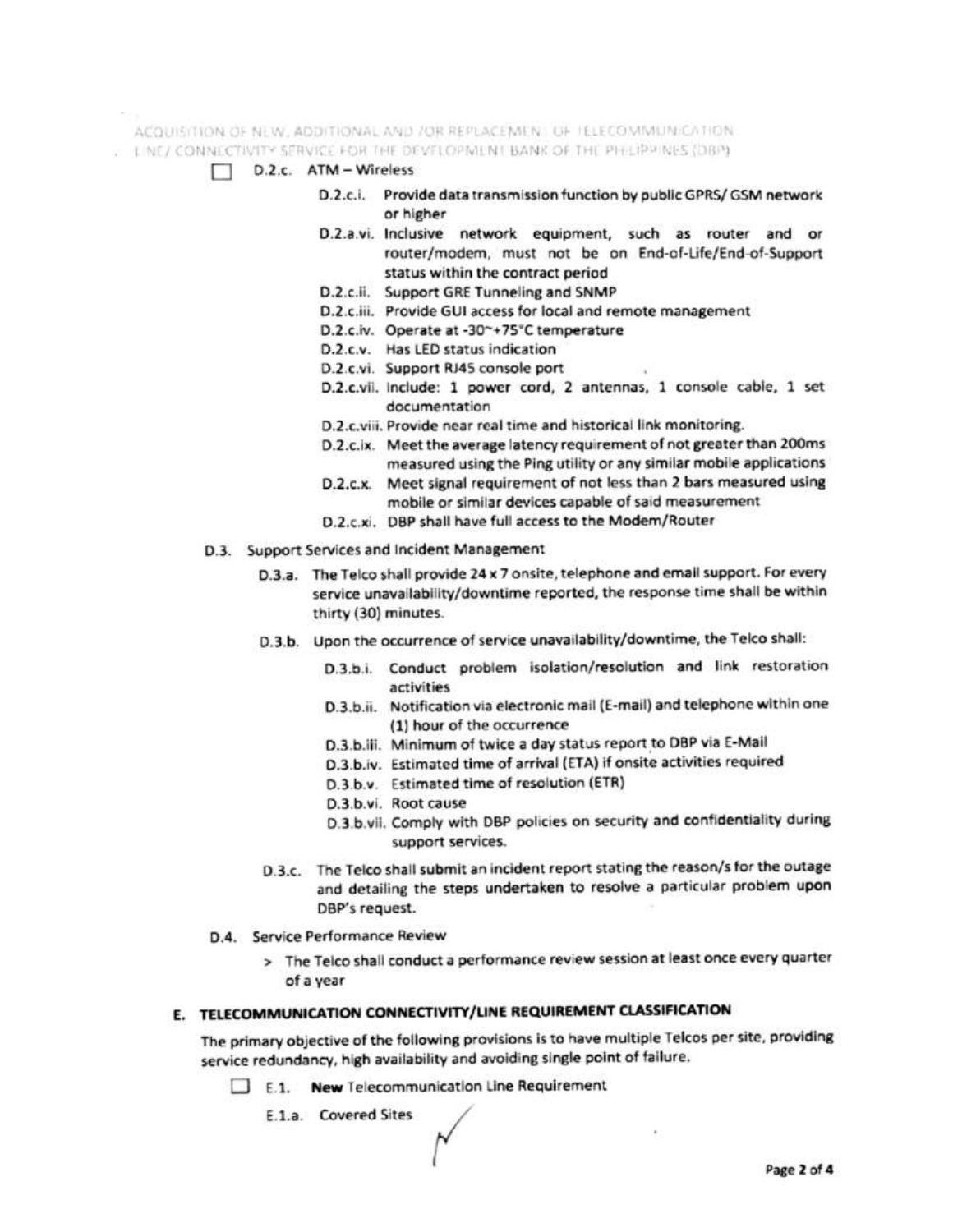ACQUISITION OF NEW, ADDITIONAL AND /OR REPLACEMENT OF TELECOMMUNICATION LINE/ CONNECTIVITY SERVICE FOR THE DEVELOPMENT BANK OF THE PHILIPPINES (DBP)

> New remotes sites

## E.1.b. Telco Selection Criteria

- > Telecommunication Line for Branch Office
	- E.1.b.i. Two (2) different Telcos (Telco A and Telco B) shall be selected
	- E.1.b.ii. Telco A is the lowest (winning) provider
	- E.1.b.iii. Telco B is the second lowest provider
- > Telecommunication Line for Additional ATM Facility of a Branch Office
	- E.1.b.iv. The Telco must be different from the one which has the majority or most of the telecommunication connectivity services provided for the ATM/s of that Branch Office
- E.2. Additional Telecommunication Line Requirement
	- E.2.a. Covered Sites
		- > For existing sites with existing telecommunication line/s
	- E.2.b. Telco Exception
		- > The Telco/s of the existing line/s servicing the site shall not be invited and will not be allowed to participate
- E.3. Replacement Telecommunication Line Requirement  $\sim$ 
	- E.3.a. Covered Sites
		- > For existing sites with existing telecommunication line/s
	- E.3.b. Telco Exception
		- E.3.b.i. For Telco Redundancy Replacement
			- > The Telco of the existing line/s servicing the site including the one to be replaced shall not be invited and will not be allowed to participate
		- E.3.b.ii. Replacement for the Purpose of Telecommunication Line Capacity (Bandwidth) Upgrade
			- > The Telco of the other existing line/s servicing the site (i.e., other than the one to be replaced) shall not be invited and will not be allowed to participate
		- E.3.b.iii. For Wireless to Wired Facility Replacement
			- > The Telco of the other existing line/s servicing the site (i.e., other than the one to be replaced) shall not be invited and will not be allowed to participate

## **F. DISCONTINUANCE OF SERVICE**

DBP can opt to discontinue the service within the contract period without pre-termination fee/s, if the Telco provider fails to meet the required minimum availability of service, specified in item D.1, for three (3) consecutive months (3-strike rule)

G. PAYMENT

The payment shall be in a monthly basis every after the service acceptance.